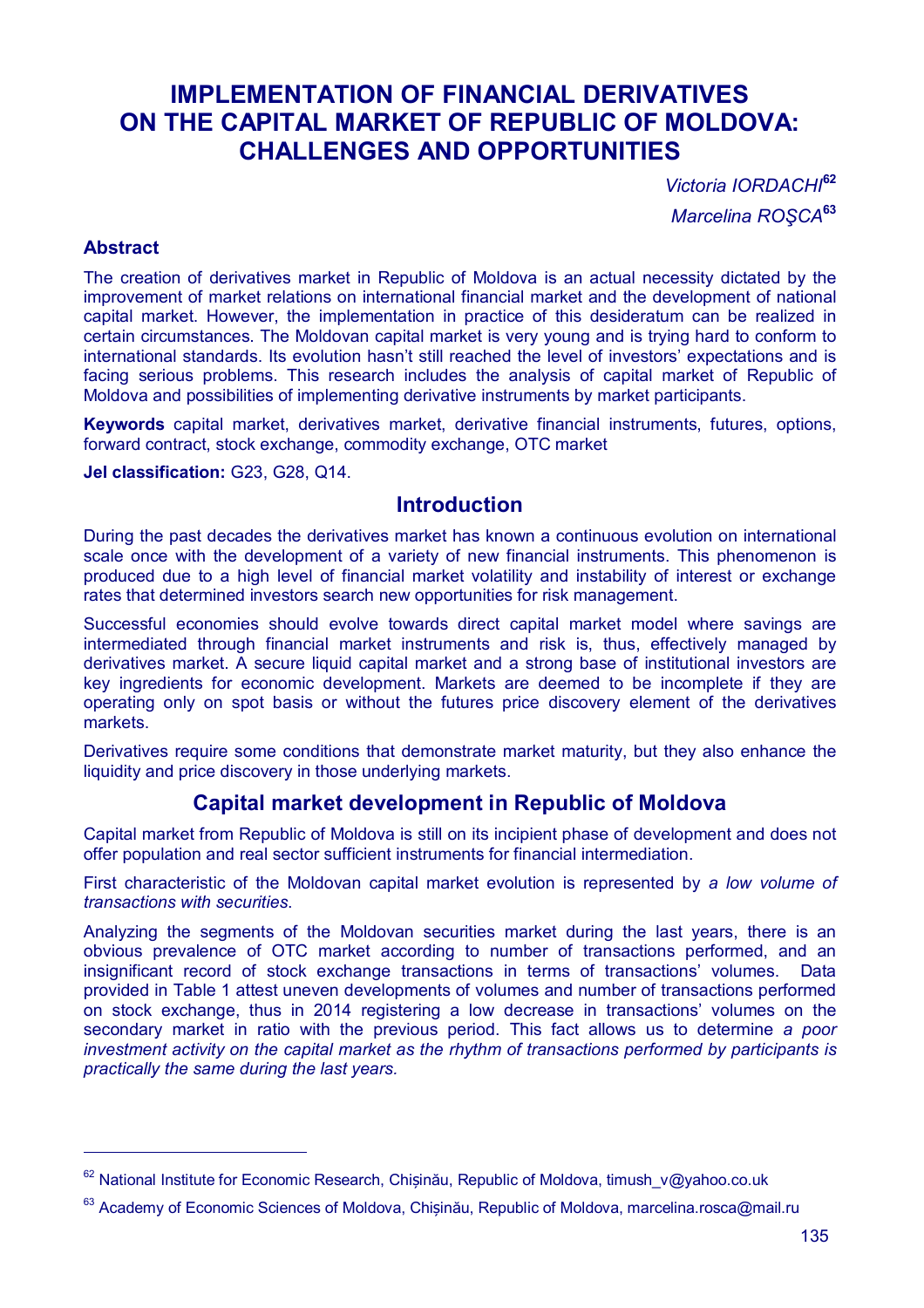| 2009   | 2010   | 2011   | 2012   | 2013   | 2014   |
|--------|--------|--------|--------|--------|--------|
|        |        |        |        |        |        |
| 1570   | 2601   | 2046   | 1877   | 1258   | 1471   |
| 141.22 | 267.89 | 241.97 | 623.29 | 822.01 | 708.6  |
|        |        |        |        |        |        |
| 218267 | 3082   | 3267   | 2521   | 2846   | 2941   |
| 480.7  | 291.3  | 1698   | 628.2  | 889.6  | 599.2  |
|        |        |        |        |        |        |
| 219837 | 5683   | 5313   | 4398   | 3744   | 4412   |
| 621.89 | 559.14 | 1940.0 | 1251.5 | 1711.6 | 1307.8 |
|        |        |        |        |        |        |

**Transaction volumes on the securities market during 2009-2014**

### *Source: data provided by National Commission of Financial Market, www.cnpf.md*

A good indicator of capital market activity consists in the number of new created joint-stockcompanies, as it shows the level of investors' interest for capital market as destination for resources' placement, creation of new investment projects. Unfortunately, *at present, Republic of Moldova doesn't represent an attractive investment destination for investors*. Thus, by 2014, the volume of issues done for creation of joint-stock companies reached 0.12 million Lei, being registered only 2 new companies, with a dramatic decrease in comparison to 2012, when this indicator reached 356.2 million Lei (CNPF, 2014, p. 60).

Additional issues of securities represent efficient tools in the process of attraction of investments in the real sector of economy on a long-term, which are necessary for joint-stock companies for the realization of investment programs. During 2014 additional issues of securities were done by means of closed issues, being preferable common stocks' issues. According to Figure 1 the volume of additional issues in 2014 registered 1249.5 million Lei, with 299.8 million Lei higher in comparison with previous year (CNPF, 2014, p. 61). Still, *this indicator is too low for an efficient development of capital market, and allows us to conclude that investors find other sources to cover investment necessities, and are avoiding the capital market*. The highest level of additional issues was reached in 2004 (1636.5 million Lei), when there were registered additional issues by JSCs in electrical networks (675.8 million Lei), Apa-canal Chisinau (413.3 million Lei) and by banks (290.17 million Lei).

Low volumes of issues demonstrate *a weak development of material basis on the domestic capital market*. *The existent investments are not sufficient for the creation of the market material basis and its subsystems of insurance*.

Another characteristic of investment activity on the domestic capital market is *lack of financial instruments*, as only two types of securities are traded - stocks and bonds, while public issue of securities through public auctions have an episodic nature. Thus, state securities are not used to finance investment projects of national importance and are missing on the secondary market. Collective investment institutions are also missing.

In great part, transactions that are performed on the stock exchange, are transactions of consolidating stocks' packages. This process started once with distribution of ownership bonds and the privatization process from '90s, but, the problem is that once with receiving these bonds, population was not instructed how to use them and some "smart investors" started a process of barter, by changing some goods and money means through stocks, and population received a value less than the value of stocks held (Hîncu R., Iordachi V., 2012, p. 124). Legislative juncture at that moment allowed the new shareholders not to register these stocks and after legislation reformation on the capital market, this process finally ended. The biggest tragedy consisted in bankruptcy of investment funds in one single night, leaving population without shares and money.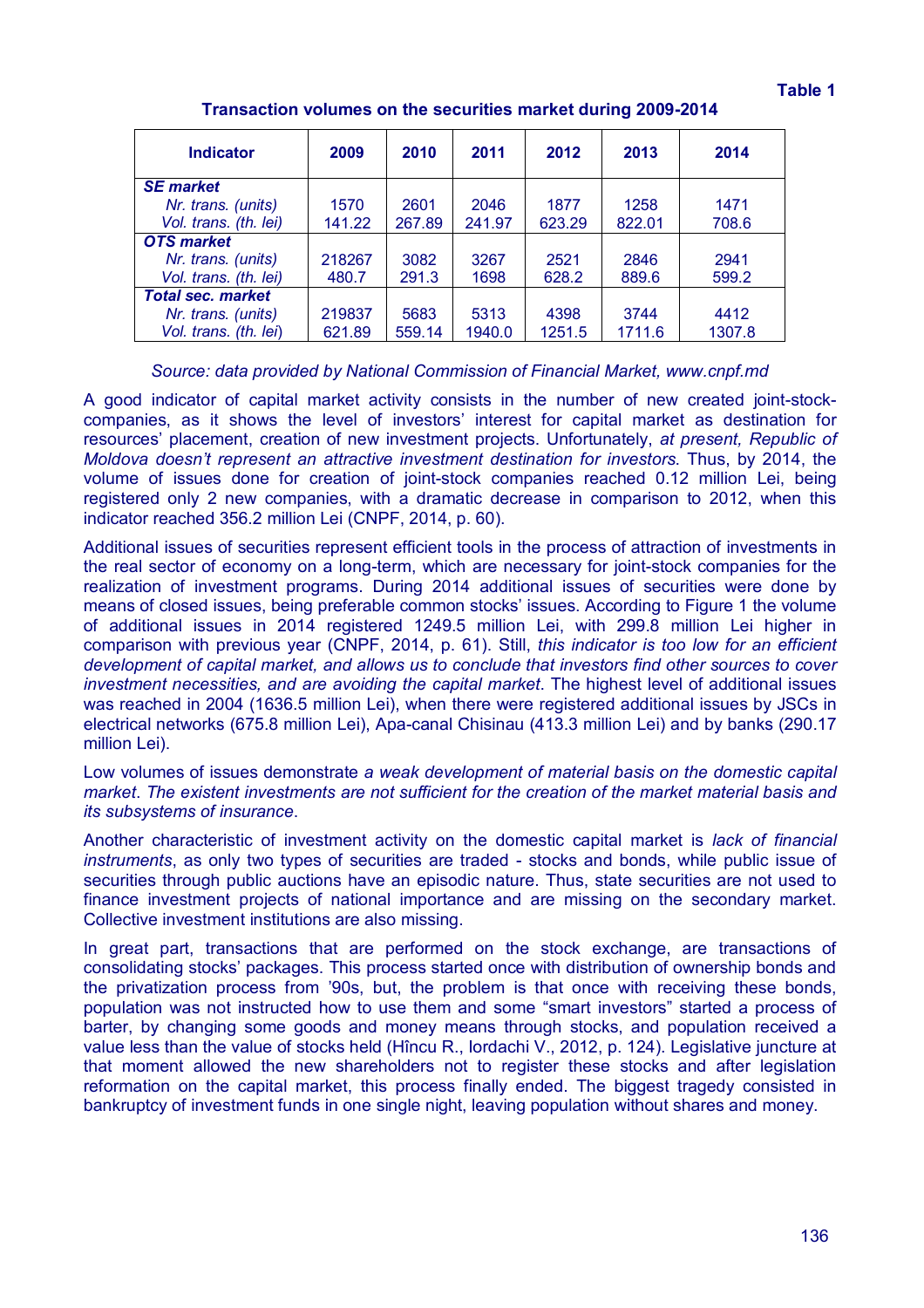

## *Fig.1. Additional issues of securities on the capital market of Moldova during 2000-2014 Source: National Commission of Financial Market, 2014, p. 61*

Practically *all issues of shares on the Moldovan capital market are closed and limited to a restrained circle of persons*, being performed outside the stock exchange, thus, limiting the participation of other potential investors. Thus, analyzing transactions with securities of joint-stock companies included in the listing at the Moldova Stock Exchange, bank sector owns the prevalence, registering the total volume of transactions 460 million Lei. The same situation is stated in performing transactions within out crying unique packages of stocks - 51 million Lei. The real sector is represented only by JSC "Efes Vitanta Moldova Brewery", which traded on the secondary market 8 shares in volume of 785 Lei (CNPF, 2014, p. 62).

In Republic of Moldova there are few profitable securities that could bring profits to investors in form of dividends or from speculative transactions. The most profitable shares are issued by commercial banks and insurance companies. For example, if the nominal price of one share issued by a bank in Moldova is 200 lei, the earning from dividends is 75%, while from bank deposits - 12%.

The major shareholders in companies from the real sector are primarily directed towards consolidating their controlling stake. There is practically no possibility to invest in profitable shares of banks, as most issues are done by means of closed procedure among already existent shareholders. The refuse of companies to perform an open issuance procedure is explained by control over minor shareholders by the controlling ones, who are afraid to reduce their participation stake.

In conclusion, for the domestic capital market the following peculiarities demonstrate poor achievements in its development (Iordachi V., 2014, p.113):

**Example 2 Figure institutional investors:** 

- A poor capital market infrastructure that does not correspond to standards of European capital market model;
- Insufficient resources for the creation of market material basis and its subsystems of insurance; **Exack of financial instruments:**
- $\triangleright$  Few profitable securities that could bring dividends or profits from speculative transactions;
- Transactions are primarily directed towards consolidating the shareholders' controlling stake.
- $\triangleright$  Investments in state securities are limited only to banks.
- **Example 2 Restrained circle of investors:**
- Few companies from real sector are listed on the stock exchange, while the major part is represented by shares of commercial banks.

Another barrier for the development of capital market is lack of culture in investments on behalf of investors, thus a great part of population seems not to have any idea about capital market transactions.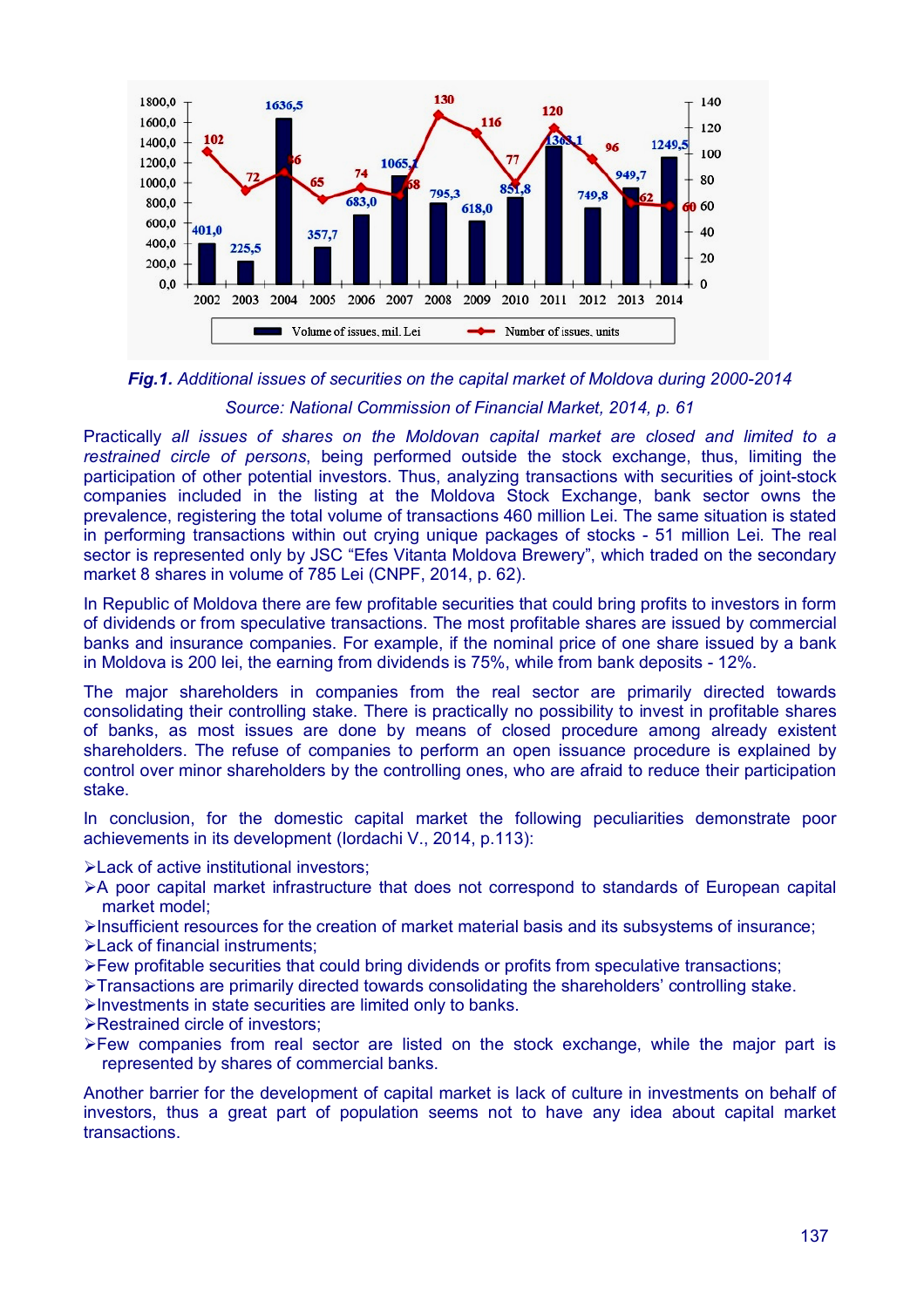## **Legal premises for the development of derivatives market in Republic of Moldova**

In the content of integration process of Republic of Moldova into European Union, regulation bodies of capital market launched a whole set of activities in adjusting the national legal framework towards the EU directives, which promises a radical reformation of market infrastructure and a strong openness for foreign investors. Thus, the Parliament of Republic of Moldova adopted *Law nr. 171 from 11.07.2012 "On capital market"* and in this context market actors in leading role banks hope to change many things, in conditions in which the old rules limited the development of the market and there existed many barriers that hindered market intermediaries, as well as issuers of securities.

According to The Law on capital market, which was developed according to the requirements of EU directives, namely MiFID, financial instruments are treated as a whole set of  $64$  (CNPF, Law on Capital Market, 2012):

a) securities;

b) units (securities) issued by undertakings for collective investment in transferable securities, also called investment funds;

c) money market instruments;

d) options contracts, futures, swaps, interest rates forwards and other financial derivatives relating to securities, currencies, interest rates, rates of return, financial indices or assets; e) financial derivative instruments for transferring credit risk;

f) financial contracts for differences;

g) other financial instruments admitted to trading on a regulated market and / or in a multilateral trading system.

Thus, national legislation gives premises for the implementation on the Moldovan capital market of some innovational products like derivative instruments - futures and options contracts on commodities or currency as underlying assets.

Derivative financial securities are also reflected in The Moldova Stock Exchange Regulation, where art. 24 (c) states that *options and other forward contracts are admitted for trading on stock exchange*. At the same time, *forward contracts include futures, options and other derivatives, which represent a type of standardized contracts in terms of quantity and price, and which involve making / accepting delivery of securities at a fixed date in future (CNPF, Regulile Pieței Reglementate, BVM, 2015)*.

A successful implementation of derivative instruments on the domestic capital market cannot be possible within actual legislative framework. It is necessary to highlight and formulate correct notions of financial derivatives in the Law on capital market, as well as to define separately the terms of futures and options contracts.

At the same time, the existing legal system cannot create necessary conditions for the successful regulation of futures' trading system as all procedures should be regulated in complex, starting with registration, securities trading and ending with the liquidation of instruments.

## **Implementing derivatives in national economy: opportunities and main barriers**

Considering the peculiarities of national economy development, in Republic of Moldova, at present, *derivative instruments could be implemented by agricultural producers to protect against price fluctuations, or by real sector to secure imports and exports against currency rates changes*.

For the whole periods of national economy development, prices on agricultural products suffered price changes (Figures 2 and 3) caused in major part by unfavorable climate conditions, but also by external factors, like: fluctuation on external markets of prices on feed crops that subsequently influence the prices of other fodder crops; entry of international companies on the domestic market,

 $\overline{a}$ 

 $64$  Art. 4 (1) of the Law on capital market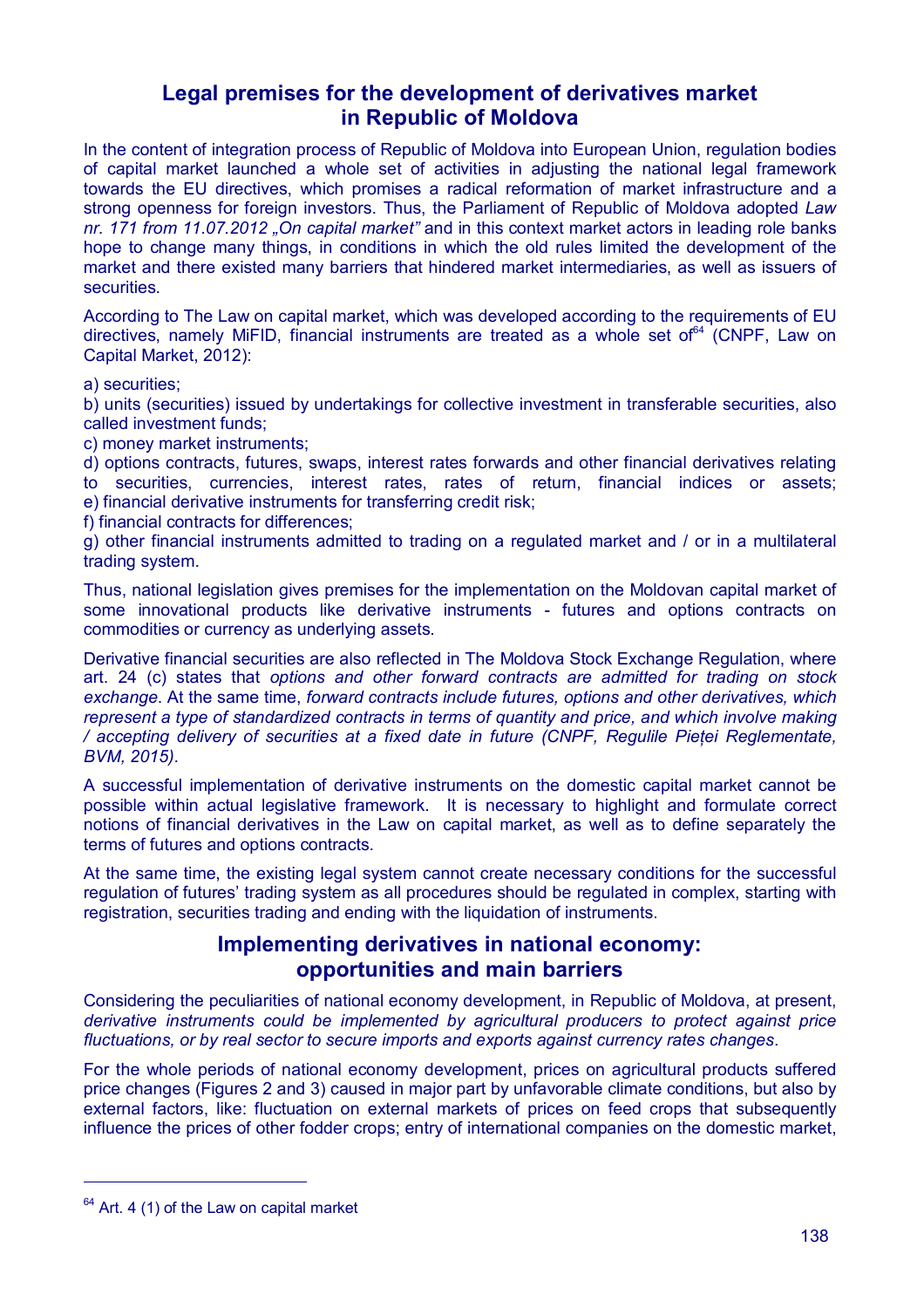which have the capacity to occupy a greater part of the market; losing World Bank credit resources in form of subventions in 2009, as a result of Government resignation, etc.



*Fig.2. Quarter evolution of wheat price in Rep. Moldova for 2010-2013, Lei/t Source: elaborated by authors in base of data from National Bureau of Statistics of RM*



*Fig.3. Quarter evolution of corn price in Rep. Moldova for 2010-2013, Lei/t*

#### *Source: elaborated by authors in base of data from National Bureau of Statistics of RM*

Another factor was the continuous increase of VAT quota applied to agricultures from 8% to 20% beginning with 2013, causing price increase by 25%. All this suggest an extremely vulnerable and manipulable character of agricultural market on different external factors, which determine farmers search opportunities for risk management.

In Moldova, first location, where producers of agricultural production and especially of cereals could apply for forward transactions, is The Commodities Exchange. Thus, according to the amendments to the Rules of exchange trade, companies have obtained registration of forward contracts with advance payment opportunity. These contracts allow producers obtain advance payments for future production of the product, setting initial prices for their production. Having the guarantee that their production will be purchased, the sellers are able to set a price that will ensure optimal profit. Also, within The Commodities Exchange trading rules, forward contracts can also be used to obtain a bank loan on the account of future production *(*Universal Commodity Exchange of Moldova, 2014*)*.

Although The Commodities Exchange of Moldova offers possibilities to local farmers to trade on a forward basis, still, businessmen are reserved to apply for these innovative trading techniques and the statistics on these transactions lacks.

*The creation of a functioning market where the derivatives would be traded is an important problem for national authorities* in the attempt of implementing derivatives on the Moldovan capital market. These instruments are more complex in comparison to the primary financial securities and their implementation should conform to some strictly determined terms. International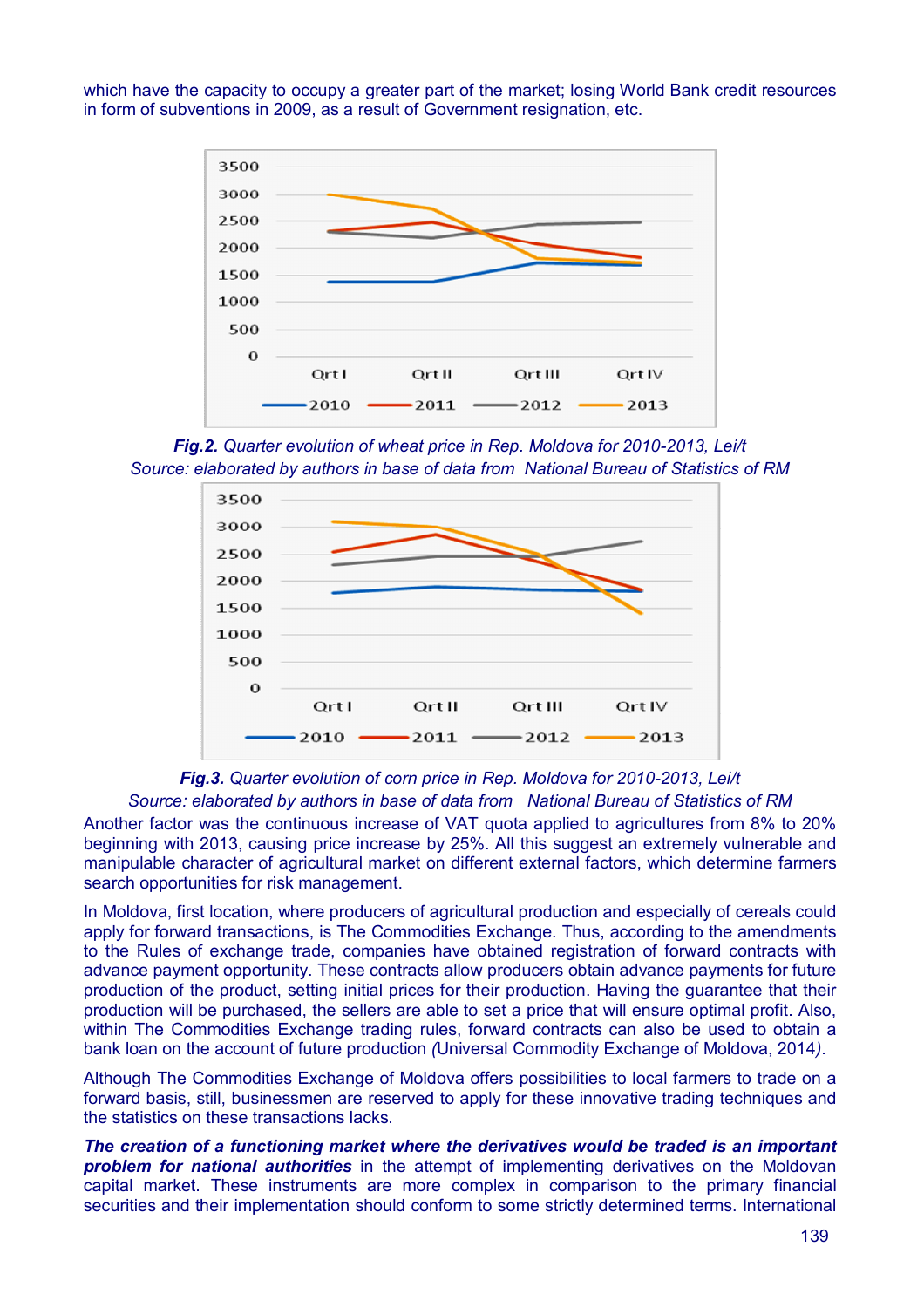experience relates that a successful implementation of a futures contract depends on the market liquidity of the underlying asset. This is the main premises that determined the reorganization of Commodities Exchanges from other countries into futures market.

Businessmen could also use OTC market in Moldova to minimize risks related to price changes.

*In advanced economies, a functional OTC market adds a very necessary time variable for risk management in agriculture.* The vast majority of agricultural producers in Moldova, especially those who hold small and medium-sized farms, at present, is based almost exclusively on physical spot markets to sell their products. Lack of derivatives accessible on local capital market, such as forwards, options and swaps, does not allow them revenue optimization over a period of time. If it were possible to "lock" the price of transactions long before, it might exist the possibility to better plan investments and, thus, extend production.

In such a way, development of a derivatives market is important, but, still, in Moldova Government is actively intervening in fixing prices, which represents a significant barrier.

#### Also, *OTC market should base on some prerequisites such as transparent grading and weighting of products, transparent information on spot prices, quality of production, as well as data on how much products were produced, deposited and consumed*.

The organization of trading with financial derivatives at the Moldova Stock Exchange, for the moment, is not possible, irrespective the fact that it is the only financial institution in the country equipped with necessary system and infrastructure that might organize transactions with futures. The Moldova Stock Exchange is a very young institution, having only 12 years of activity, but which is trying hard to correspond to all international norms and standards.

However, realizing the analysis of stock activity in Moldova, we have come to the conclusion that to be successful in trading, it is not enough to create trading platforms and purchase latest technology, it is necessary to invest in specialists who would activate in terms of market forecast and analysis, as well as to eliminate the existing psychological constraints that is created due to superficial knowledge and wrong perception of stock exchange activity by government authorities and investors.

Integration of the Republic of Moldova in world economy and the tendency to cover new market segments will slowly lead to implementing innovational products within stock exchange transactions. It is not difficult to organize trading with these titles, the main problem appears within the process of elaborating and maintaining the trading mechanism with participation of external traders. Thus any agent (resident or nonresident) should have the possibility to access easily trading platforms (without the presence of broker in trading room) and this supposes the existence of a functioning distance trading system, which in Moldova lacks.

In order to improve trading activity on platforms of Moldova Stock Exchange, as well to give premises for derivatives' implementation, the following recommendations would be advisable:

- Improving electronic trading mechanism, creation of an adequate physical location for performing transactions and open auctions;
- Creation of an effective communication network that could provide an instant distribution of information to all beneficiaries on prices and transaction volumes, respecting the principle of equal access;
- $\blacktriangleright$ Improving the mechanism of transactions' registering;
- Creation of efficient margins, deposits and clearing systems that would allow customers realize their gains from futures positions;
- Creation of viable options and futures contracts that will be permanently adapted to new market juncture.

At present, the Moldova Stock Exchange is regarded as a functional institution equiped with automated trading system, which could offer the necessary technical suport for the organization of transactions with derivative financial instruments. Unfortunately, the poor condition of telecommunication networks and the withdrawal of external financial support offered to it impede full and practical realization of this goal. Implementation of derivative financial instruments must be preceded by preparation of trading mechanisms, organizing special courses for professional participants on theoretical and practical approaches in organizing transactions with these products.